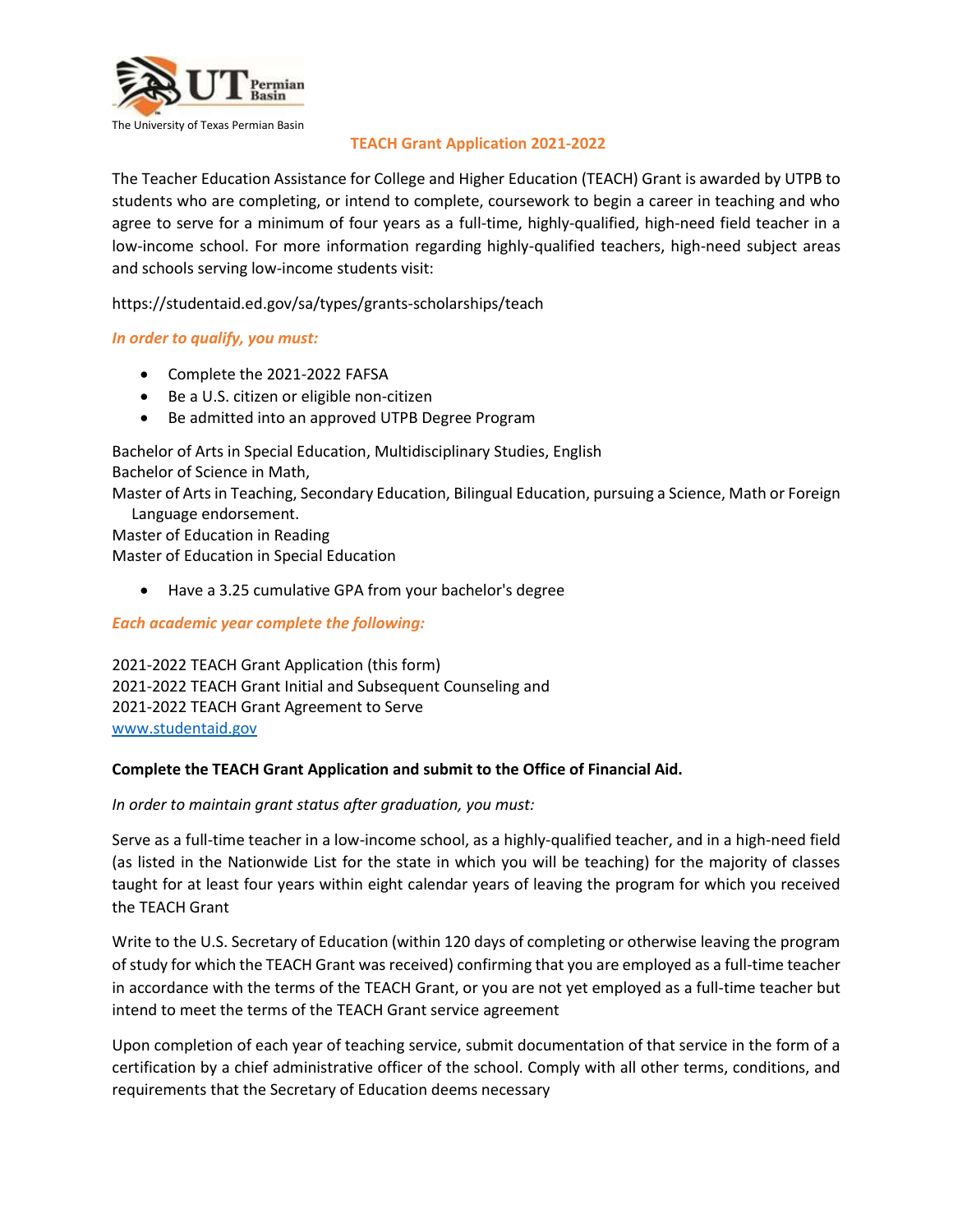

The University of Texas Permian Basin

**If you fail to meet any of these terms, the TEACH Grant funds you receive will convert into a Federal Direct Unsubsidized loan, with interest accrued and capitalized from the date of original disbursement. Once this grant is converted to a loan, it cannot be converted back to a grant.**

# *TEACH Grant Application 2021-2022*

| Name:  |                  | Student ID:        |
|--------|------------------|--------------------|
| Phone: | DOB <sub>i</sub> | <b>CCNI</b><br>נטט |

The TEACH Grant is awarded by UTPB to students who are completing, or intend to complete, coursework to begin a career in teaching and who agree to serve for a minimum of four years as a full-time, highly-qualified, high-need field teacher in a lowincome school. If students awarded the TEACH Grant fail to meet any of the mentioned requirements (located on the first page of this application), **the grant will convert into a Federal Direct Unsubsidized Loan, with interest accrued and capitalized from the date of original disbursement**.

If a student is eligible to receive the TEACH Grant, the student will be awarded an estimated amount based on full-time enrollment and the current year sequester. If the student is enrolled less than full-time, the amount of the annual TEACH Grant that he or she may receive must be reduced accordingly. **The amount of your TEACH Grant is subject to change during the academic year.** This form will **not** be processed if any items are left blank or illegible. Allow up to 14 business days for processing. This timeframe may vary depending on the time of the year and volume of requests our office receives.

# **Section 1 – Required Student Eligibility**

I am currently a(n): (**Choose one**)

o Undergraduate Student o Graduate/Professional Student

Please indicate your Major/Degree:

I have received the TEACH Grant before: (**Choose one**) o Yes o No

I meet one of the following academic requirements: **(***Choose one)*

o I have a 3.25 cumulative GPA at UTPB

o I have not yet completed a semester at UTPB; however, I have a final high school (*freshmen only*) or postsecondary (*transfer students only*)3.25 non-weighted cumulative GPA. **Attach a copy of your unofficial transcript.**

#### **Section 2 – Required Student Certification**

I certify that the information on this TEACH Grant Application is accurate to the best of my knowledge and that I have:

Completed the 2021-2022 Agreement to Serve -**Attach Documentation**

 $\Box$  Read and reviewed the Teach Grant information at<https://studentaid.gov/>

Completed the 2021-2022 Teach Grant Entrance Counseling-**Attach Documentation**

Enrolled in a High need field as considered by the Department of Education-**Must attach an approved Degree Plan if receiving TEACH Grant for the first time.** 

**Please provide a copy of your teacher certification plan.**

**Must attach a copy of your current semester class schedule with the number of credit hours being taken.**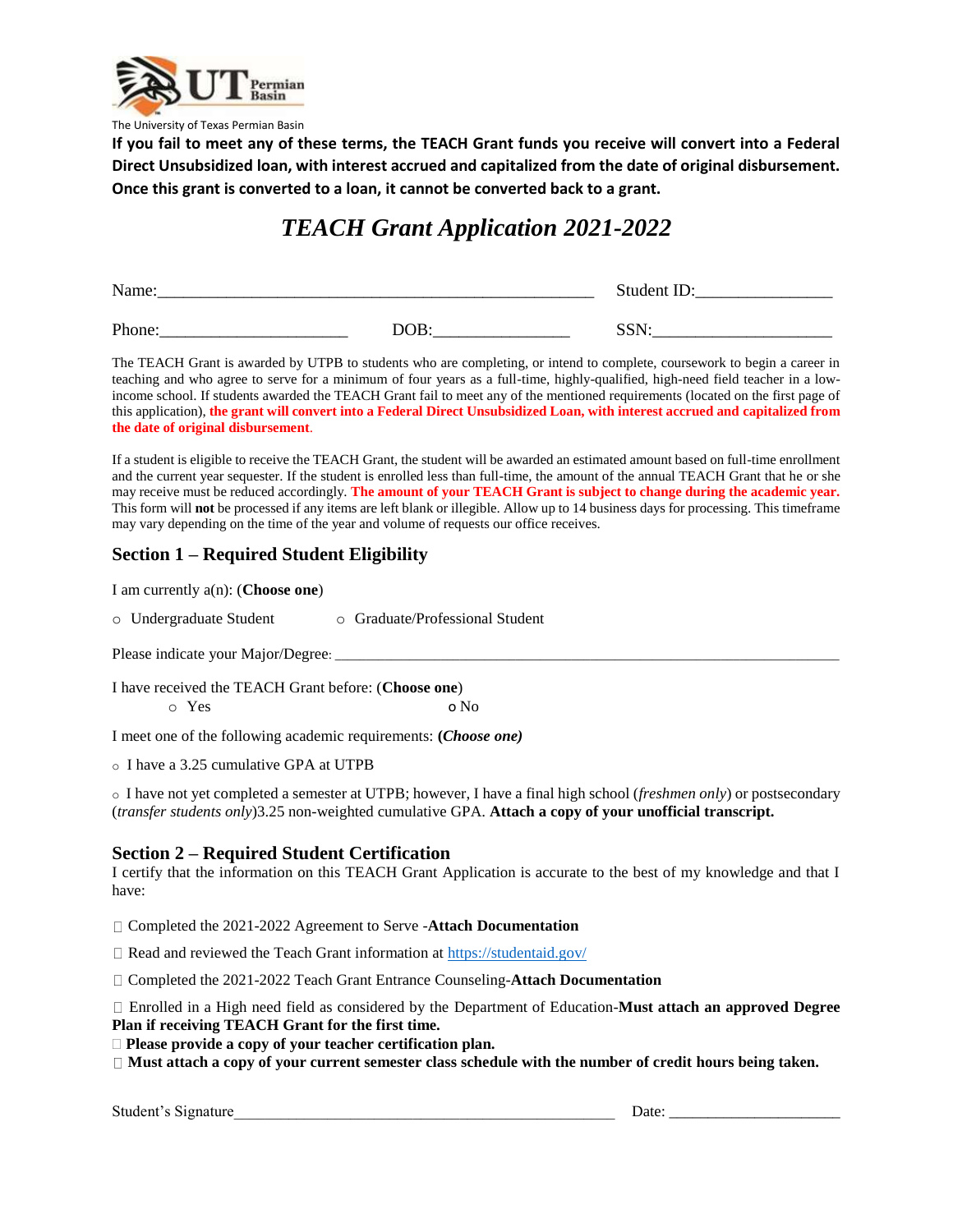

# **Section 3 – Financial Aid Verification (STAFF USE ONLY)**

The student whose name appears on this form is currently pursuing TEACH Grant funding with the Financial Aid Office. Please complete the items below. **Without this information, the student's application cannot be processed.**

Did the student submit all necessary documentation to receive the Teach Grant?

o **Yes** o **No**

Is the student currently completing coursework and other requirements necessary for a career in teaching? o **Yes** o **No**